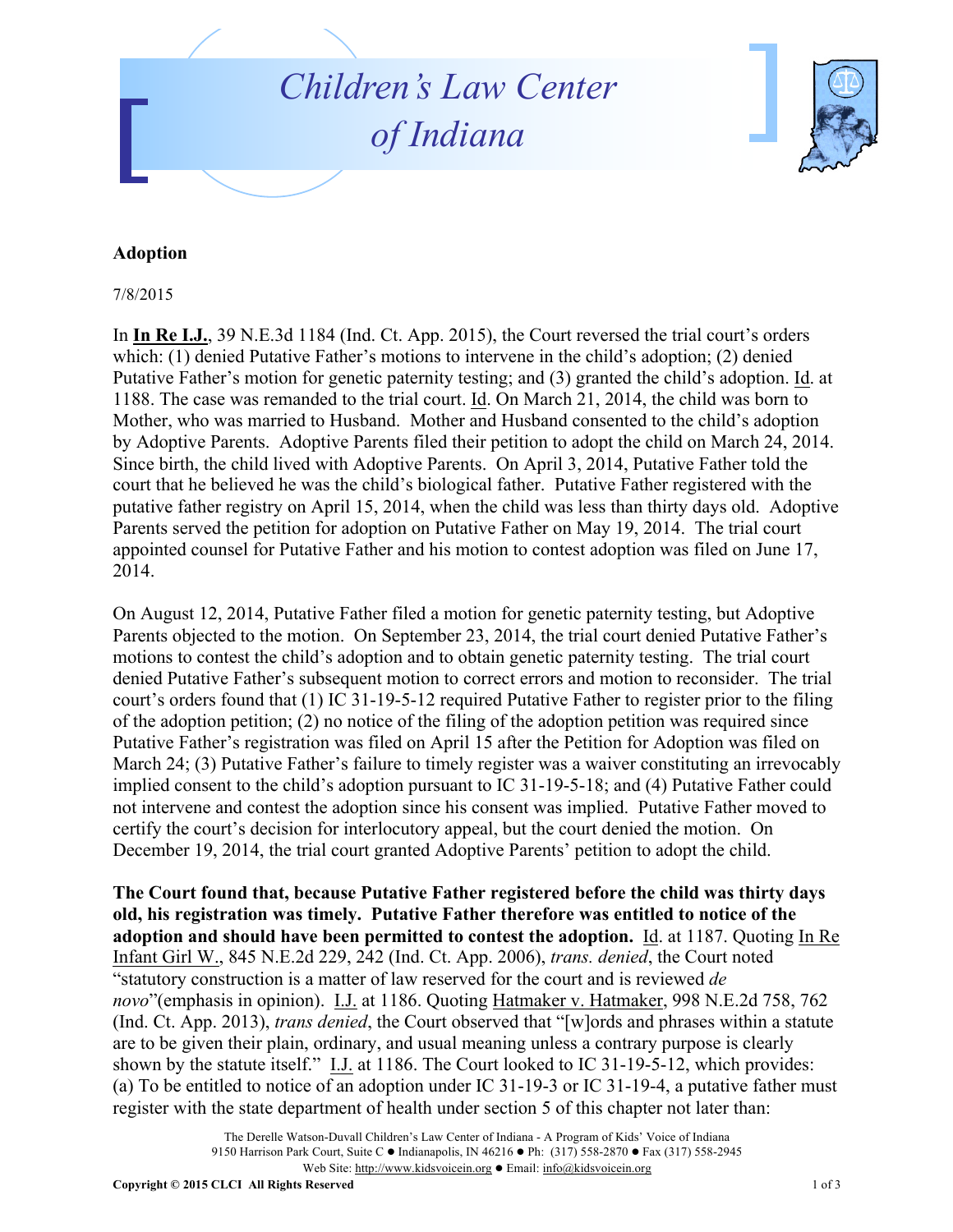- (1) thirty (30) days after the child's birth; or
- (2) the earlier of the date of the filing of a petition for the:
	- (A) child's adoption; or
	- (B) termination of the parent-child relationship between the child and the child's mother;

whichever occurs later.

(b) A putative father may register under subsection (a) before the child's birth. Id. at 1187.

The Court observed that, pursuant to the statute, a putative father would still be entitled to notice of an adoption if he registered "no later than… thirty (30) days after the child's birth…" because the deadline is thirty days after the birth *or* the date a petition for adoption is filed, "*whichever occurs later.*" (Emphasis in opinion). Id. The Court found that Putative Father registered after the petition for adoption was filed, but that did not foreclose his right to challenge the adoption if he registered before the child was thirty days old. Id. The Court held that, because Putative Father registered before the child was thirty days old, his registration was timely, he was entitled to notice of the adoption, and he should have been permitted to contest it. Id. The Court also held that, because Putative Father's timely registration gave him standing to challenge the adoption petition in the trial court, he had standing to challenge the adoption proceedings on appeal. Id. at 1187 n.2. The Court cited Ind. Appellate Rule 17(A), which states that a party of record in the trial court or administrative agency shall be a party on appeal. Id.

**The Court found that Putative Father's timely registration with the putative father registry entitled him to an opportunity to challenge the presumption that Husband is the child's father.** Id. at 1188. The Court quoted IC 31-19-9-1(a)(1), which states that consents to a child's adoption are required from "[e]ach living parent of a child born in wedlock, including a man who is presumed to be the child's biological father under IC 31-14-7-1(1) if the man is the biological or adoptive parent of the child."  $\underline{Id}$ . at 1187. The Court could not ignore the statute's requirement of consent "if the man is the biological or adoptive parent of the child." Id. at 1188. Adoptive Parents claimed that Husband's consent to the child's adoption was sufficient under IC 31-19-9-1(a)(1) because he is presumed to be the child's biological father under IC 31-14-7- 1(1). Id. The Court noted that, under IC 31-14-7-1, a man is presumed to be a child's biological father if the man "and the child's biological mother are or have been married to each other" and the "child is born during the marriage." Id. Quoting the Merriam-Webster Dictionary, the Court said that to "presume" is "to suppose to be true without proof." Id. The Court said that Mother was married to Husband when the child was born, so Husband is presumed to be the child's father. Id. The Court noted that the presumption of fatherhood created by IC 31-14-7-1(1) can be rebutted by "direct, clear, and convincing evidence" that someone else is the father. (Multiple citations omitted). Id. Citing Minton v. Weaver, 697 N.E.2d 1259, 1260 (Ind. Ct. App. 1998), *trans. denied*, and IC 31-14-7-1(3), the Court observed that one method for rebutting the presumption that a mother's husband is the father of the child is with genetic test results demonstrating greater than a 99% probability that another man is the father. Id. The Court said that Putative Father could not produce evidence that might have rebutted the presumption that Husband was the child's father because the trial court denied Putative Father's motion for genetic testing. Id.